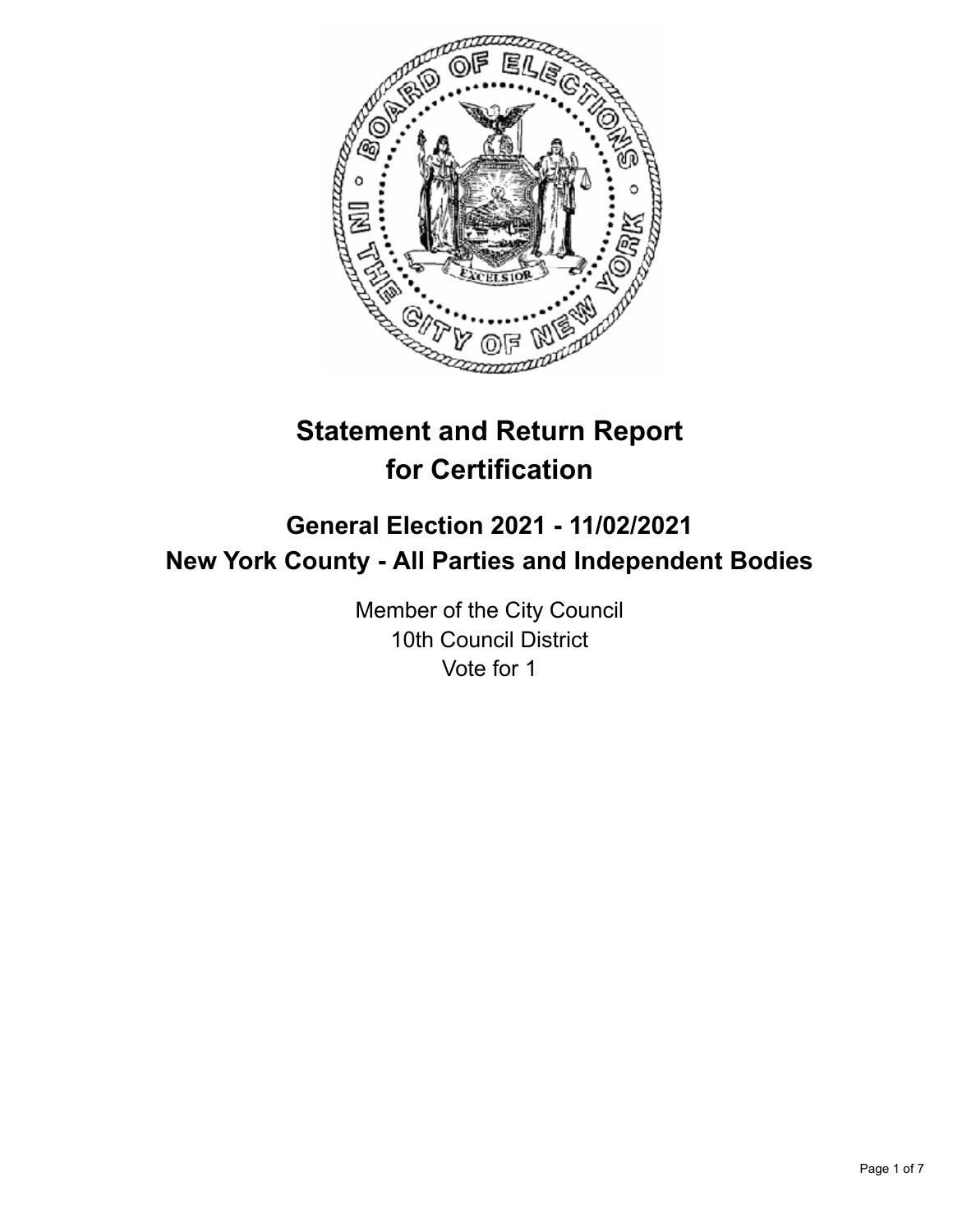

### **Assembly District 71**

| PUBLIC COUNTER                                           | 6,328 |
|----------------------------------------------------------|-------|
| <b>MANUALLY COUNTED EMERGENCY</b>                        | 0     |
| <b>ABSENTEE / MILITARY</b>                               | 461   |
| <b>AFFIDAVIT</b>                                         | 48    |
| <b>Total Ballots</b>                                     | 6,837 |
| Less - Inapplicable Federal/Special Presidential Ballots | 0     |
| <b>Total Applicable Ballots</b>                          | 6,837 |
| CARMEN N. DE LA ROSA (DEMOCRATIC)                        | 5,583 |
| EDWIN DE LA CRUZ (REPUBLICAN)                            | 779   |
| AL SHARPTON (WRITE-IN)                                   | 1     |
| ANGELA FERNANDEZ (WRITE-IN)                              | 10    |
| BENJAMIN HILLWRIGHT (WRITE-IN)                           | 1     |
| <b>BRACE BELDEN (WRITE-IN)</b>                           | 1     |
| <b>BRIAN ELLIOTT (WRITE-IN)</b>                          | 1     |
| CAMERON ASBURY (WRITE-IN)                                | 1     |
| CHARLES L. FERSKO (WRITE-IN)                             | 1     |
| DASHA PDE (WRITE-IN)                                     | 1     |
| DAVID CASAVIS (WRITE-IN)                                 | 1     |
| JASPER STEENHUIS (WRITE-IN)                              | 1     |
| JOANNA GARCIA (WRITE-IN)                                 | 3     |
| JOEL LEVIN (WRITE-IN)                                    | 1     |
| JOHANNA GARCIA (WRITE-IN)                                | 25    |
| JOHNATHAN GARCIA (WRITE-IN)                              | 1     |
| JOHNNY MCDONALD (WRITE-IN)                               | 1     |
| JOSEPH RETZLER (WRITE-IN)                                | 2     |
| MADELINE NOONAN (WRITE-IN)                               | 1     |
| MARIA LUNA (WRITE-IN)                                    | 1     |
| NIKKA ABRAHAM (WRITE-IN)                                 | 1     |
| PADDIE NOONAN (WRITE-IN)                                 | 1     |
| PETER A. JOHNSON (WRITE-IN)                              | 1     |
| RON DIORIO (WRITE-IN)                                    | 1     |
| SHAUN ABREU (WRITE-IN)                                   | 1     |
| TIMOTHY HAUGH (WRITE-IN)                                 | 1     |
| UNATTRIBUTABLE WRITE-IN (WRITE-IN)                       | 4     |
| VICTORIA FOYE (WRITE-IN)                                 | 1     |
| <b>Total Votes</b>                                       | 6,427 |
| Unrecorded                                               | 410   |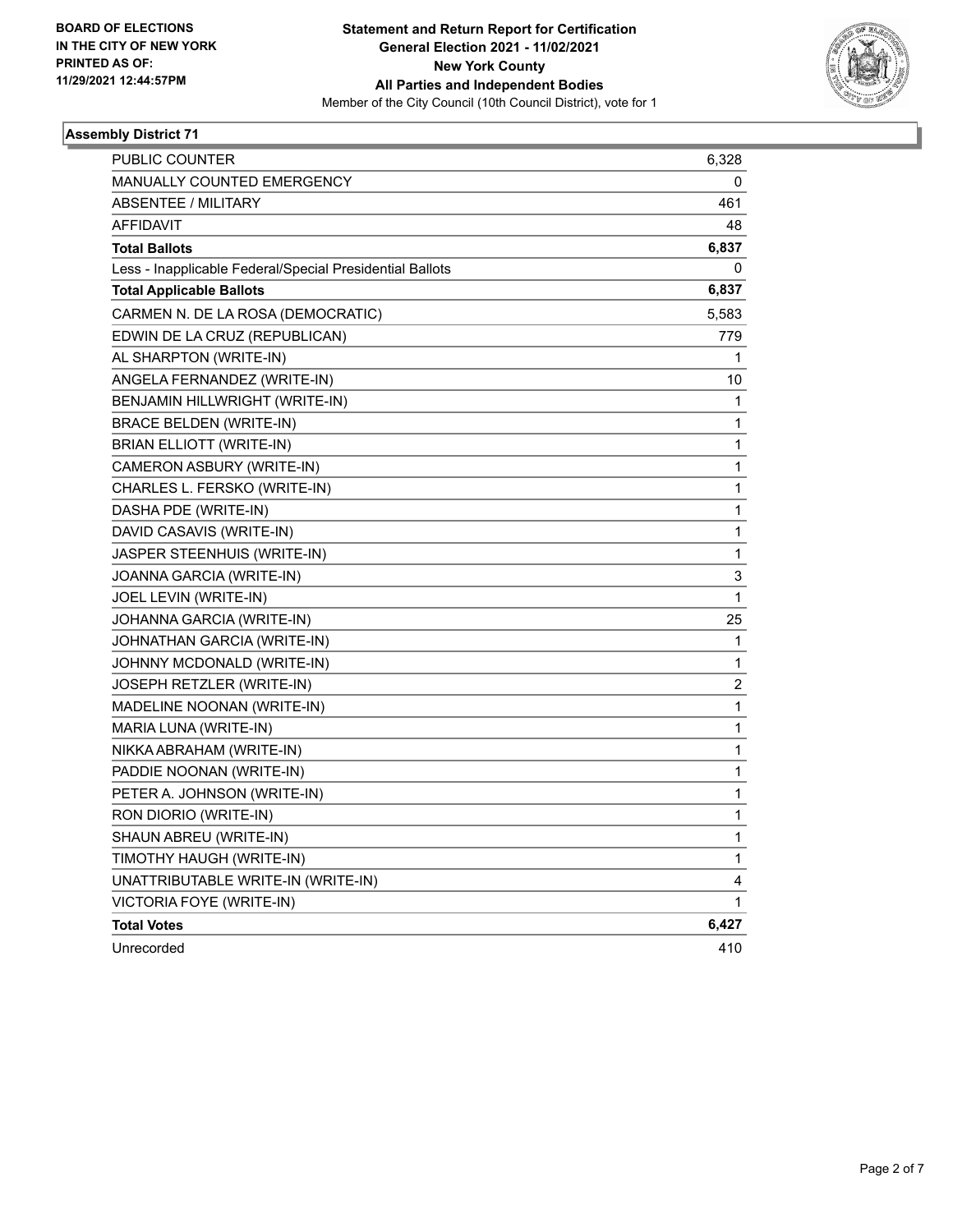

### **Assembly District 72**

| PUBLIC COUNTER                                           | 14,315         |
|----------------------------------------------------------|----------------|
| MANUALLY COUNTED EMERGENCY                               | 0              |
| ABSENTEE / MILITARY                                      | 864            |
| <b>AFFIDAVIT</b>                                         | 92             |
| <b>Total Ballots</b>                                     | 15,271         |
| Less - Inapplicable Federal/Special Presidential Ballots | 0              |
| <b>Total Applicable Ballots</b>                          | 15,271         |
| CARMEN N. DE LA ROSA (DEMOCRATIC)                        | 12,182         |
| EDWIN DE LA CRUZ (REPUBLICAN)                            | 1,923          |
| ADAM HAMILTON (WRITE-IN)                                 | 1              |
| AMELIA FOLCH (WRITE-IN)                                  | 1              |
| ANDREW YANG (WRITE-IN)                                   | 1              |
| ANGELA FERNANDEZ (WRITE-IN)                              | 12             |
| ANTHONY JAMES (WRITE-IN)                                 | 1              |
| ANTONIO BURR (WRITE-IN)                                  | 1              |
| ANTONIO E. LOPEZ (WRITE-IN)                              | 1              |
| <b>BRIAN VENCERS (WRITE-IN)</b>                          | 1              |
| CALLIE F. BARRONS (WRITE-IN)                             | 1              |
| CARLA ZANONI (WRITE-IN)                                  | 2              |
| CARMEN OSWALD ESPAILLAT (WRITE-IN)                       | 1              |
| CAROLYN COFFEY (WRITE-IN)                                | 1              |
| CHRISTINE QUINN (WRITE-IN)                               | 1              |
| DANIEL A. MADERA (WRITE-IN)                              | 1              |
| DANIEL LIPSMAN (WRITE-IN)                                | 1              |
| DANIEL MADERA (WRITE-IN)                                 | $\mathbf{1}$   |
| DAVID S. PULTZ (WRITE-IN)                                | 1              |
| ED GOLDMAN (WRITE-IN)                                    | 1              |
| ELIZABETH RITTER (WRITE-IN)                              | 1              |
| ELY GEENBERG (WRITE-IN)                                  | 1              |
| ETHAN HEITNER (WRITE-IN)                                 | 1              |
| EVAN GEOFFREY (WRITE-IN)                                 | $\mathbf{1}$   |
| FRANCISCO GUZMAN (WRITE-IN)                              | 1              |
| JACK L. JACOBS (WRITE-IN)                                | 1              |
| JAMES MCMILLAN III (WRITE-IN)                            | 1              |
| JAMES NOSKER (WRITE-IN)                                  | 1              |
| JARIEL ESTRELLA (WRITE-IN)                               | 1              |
| JASON MCDOWELL (WRITE-IN)                                | 2              |
| JOANNA GARCIA (WRITE-IN)                                 | $\overline{2}$ |
| JOHANNA GARCIA (WRITE-IN)                                | 56             |
| JOSEPHINA HERNANDEZ (WRITE-IN)                           | 1              |
| JOSUE PEREZ (WRITE-IN)                                   | 3              |
| <b>JUSTIN I. SIMON (WRITE-IN)</b>                        | $\mathbf{1}$   |
| JUSTINE KUPFERMAN (WRITE-IN)                             | 1              |
| KARLA FISK (WRITE-IN)                                    | 1              |
| KEMBA BUCHANAN (WRITE-IN)                                | 1              |
| LISA M. MIELKE (WRITE-IN)                                | $\mathbf{1}$   |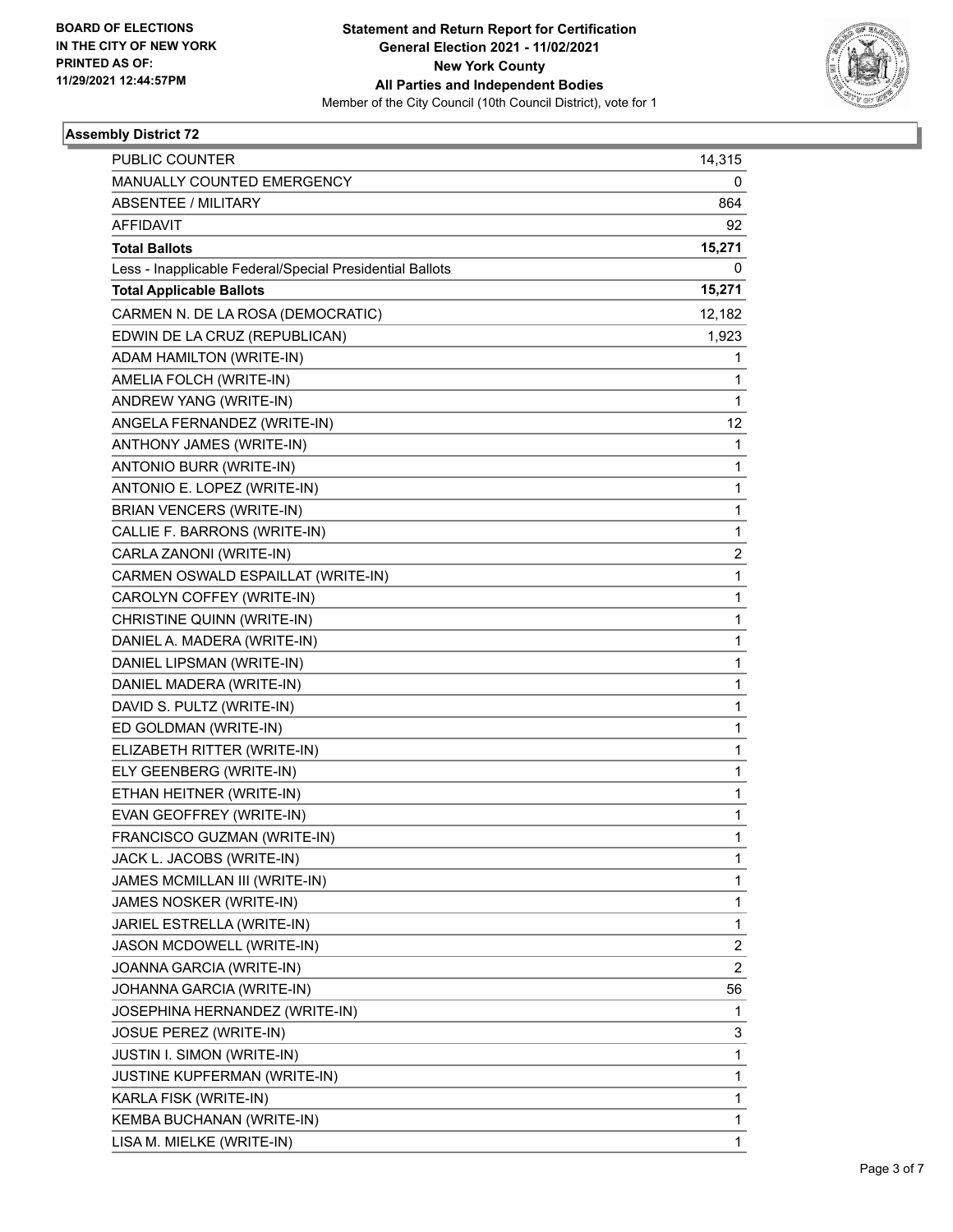

### **Assembly District 72**

| MAGGIE CLARK (WRITE-IN)            |        |
|------------------------------------|--------|
| MARTIN COLLINS (WRITE-IN)          |        |
| MAUD MARON (WRITE-IN)              | 1      |
| NANCY AYALA (WRITE-IN)             | 1      |
| NAYME S. MATOS (WRITE-IN)          | 1      |
| NOBLES CRAWFORD (WRITE-IN)         |        |
| <b>OSNAT KAMINER (WRITE-IN)</b>    | 1      |
| <b>OZZY OSBOURNE (WRITE-IN)</b>    |        |
| PALOMA LARA (WRITE-IN)             |        |
| PATRICK PEREZ (WRITE-IN)           | 1      |
| POCPAN SANTANACHOTE (WRITE-IN)     | 1      |
| ROBERT JACKSON (WRITE-IN)          |        |
| TIRSON PINA (WRITE-IN)             | 1      |
| TROY HUGHEY (WRITE-IN)             | 1      |
| UNATTRIBUTABLE WRITE-IN (WRITE-IN) | 13     |
| VALENTINE J. MORETTI (WRITE-IN)    |        |
| VALERIE C O'HARA (WRITE-IN)        | 1      |
| WALTER HARRIS (WRITE-IN)           |        |
| <b>Total Votes</b>                 | 14,243 |
| Unrecorded                         | 1,028  |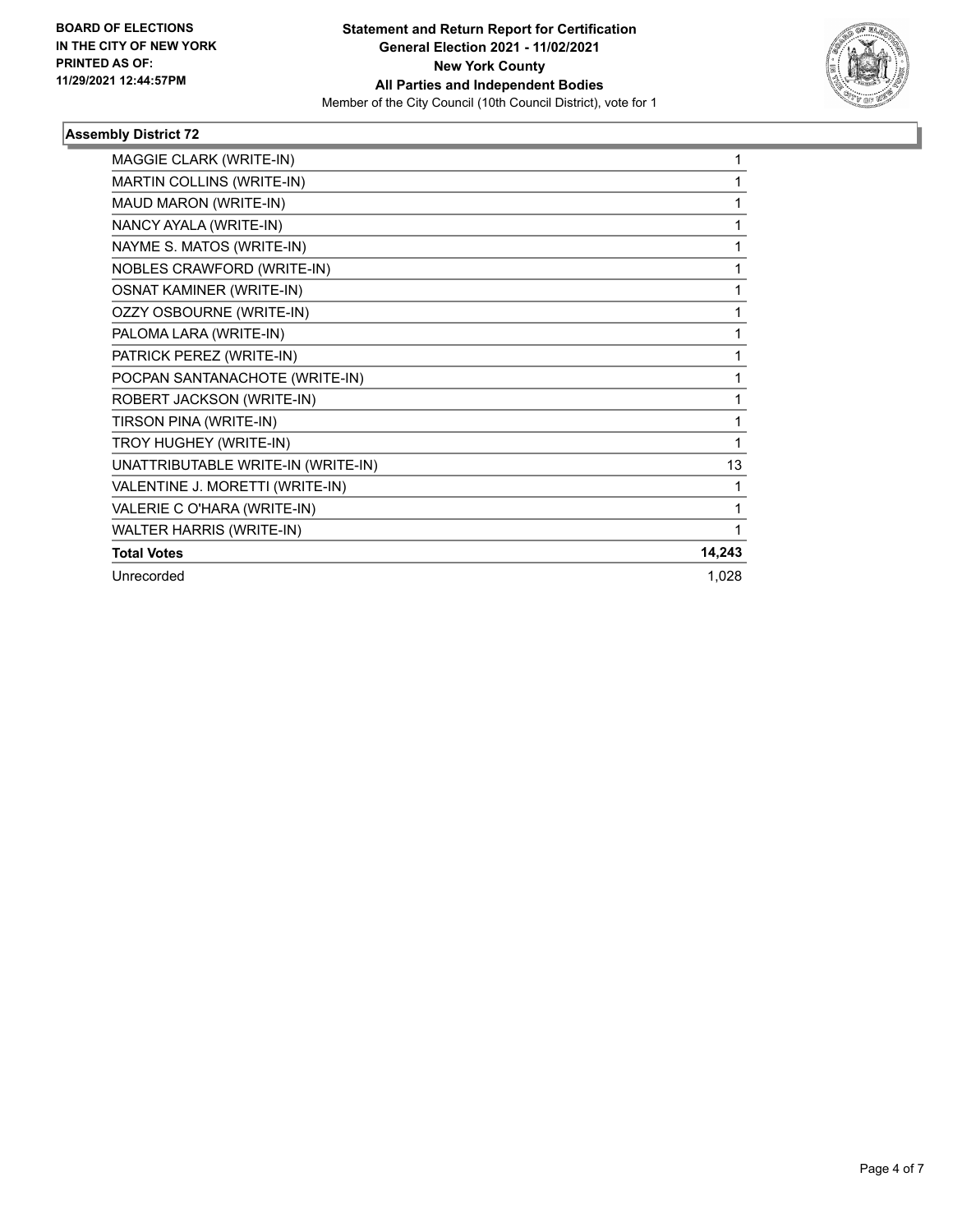

### **Total for Member of the City Council (10th Council District) - New York County**

| <b>PUBLIC COUNTER</b>                                    | 20,643       |
|----------------------------------------------------------|--------------|
| MANUALLY COUNTED EMERGENCY                               | 0            |
| <b>ABSENTEE / MILITARY</b>                               | 1,325        |
| AFFIDAVIT                                                | 140          |
| <b>Total Ballots</b>                                     | 22,108       |
| Less - Inapplicable Federal/Special Presidential Ballots | 0            |
| <b>Total Applicable Ballots</b>                          | 22,108       |
| CARMEN N. DE LA ROSA (DEMOCRATIC)                        | 17,765       |
| EDWIN DE LA CRUZ (REPUBLICAN)                            | 2,702        |
| ADAM HAMILTON (WRITE-IN)                                 | 1            |
| AL SHARPTON (WRITE-IN)                                   | 1            |
| AMELIA FOLCH (WRITE-IN)                                  | 1            |
| ANDREW YANG (WRITE-IN)                                   | 1            |
| ANGELA FERNANDEZ (WRITE-IN)                              | 22           |
| ANTHONY JAMES (WRITE-IN)                                 | 1            |
| ANTONIO BURR (WRITE-IN)                                  | 1            |
| ANTONIO E. LOPEZ (WRITE-IN)                              | 1            |
| BENJAMIN HILLWRIGHT (WRITE-IN)                           | 1            |
| <b>BRACE BELDEN (WRITE-IN)</b>                           | $\mathbf{1}$ |
| <b>BRIAN ELLIOTT (WRITE-IN)</b>                          | 1            |
| <b>BRIAN VENCERS (WRITE-IN)</b>                          | 1            |
| CALLIE F. BARRONS (WRITE-IN)                             | 1            |
| CAMERON ASBURY (WRITE-IN)                                | 1            |
| CARLA ZANONI (WRITE-IN)                                  | 2            |
| CARMEN OSWALD ESPAILLAT (WRITE-IN)                       | 1            |
| CAROLYN COFFEY (WRITE-IN)                                | 1            |
| CHARLES L. FERSKO (WRITE-IN)                             | 1            |
| CHRISTINE QUINN (WRITE-IN)                               | 1            |
| DANIEL A. MADERA (WRITE-IN)                              | 1            |
| DANIEL LIPSMAN (WRITE-IN)                                | 1            |
| DANIEL MADERA (WRITE-IN)                                 | 1            |
| DASHA PDE (WRITE-IN)                                     | $\mathbf{1}$ |
| DAVID CASAVIS (WRITE-IN)                                 | 1            |
| DAVID S. PULTZ (WRITE-IN)                                | 1            |
| ED GOLDMAN (WRITE-IN)                                    | 1            |
| ELIZABETH RITTER (WRITE-IN)                              | 1            |
| ELY GEENBERG (WRITE-IN)                                  | 1            |
| ETHAN HEITNER (WRITE-IN)                                 | 1            |
| EVAN GEOFFREY (WRITE-IN)                                 | 1            |
| FRANCISCO GUZMAN (WRITE-IN)                              | 1            |
| JACK L. JACOBS (WRITE-IN)                                | 1            |
| JAMES MCMILLAN III (WRITE-IN)                            | 1            |
| JAMES NOSKER (WRITE-IN)                                  | 1            |
| JARIEL ESTRELLA (WRITE-IN)                               | 1            |
| JASON MCDOWELL (WRITE-IN)                                | 2            |
| JASPER STEENHUIS (WRITE-IN)                              | $\mathbf{1}$ |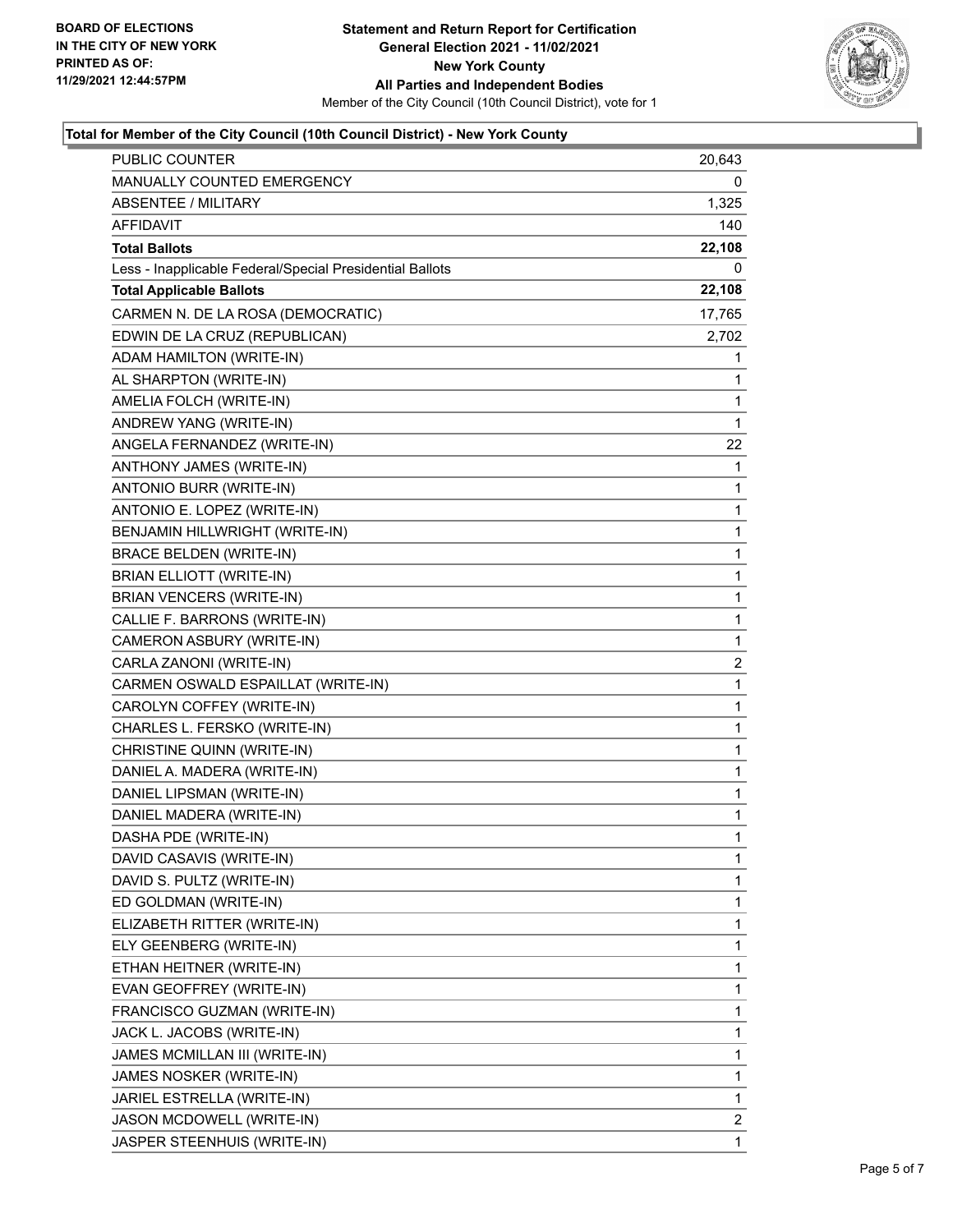

### **Total for Member of the City Council (10th Council District) - New York County**

| JOANNA GARCIA (WRITE-IN)           | 5            |
|------------------------------------|--------------|
| JOEL LEVIN (WRITE-IN)              | 1            |
| JOHANNA GARCIA (WRITE-IN)          | 81           |
| JOHNATHAN GARCIA (WRITE-IN)        | 1            |
| JOHNNY MCDONALD (WRITE-IN)         | 1            |
| JOSEPH RETZLER (WRITE-IN)          | 2            |
| JOSEPHINA HERNANDEZ (WRITE-IN)     | $\mathbf 1$  |
| JOSUE PEREZ (WRITE-IN)             | 3            |
| JUSTIN I. SIMON (WRITE-IN)         | 1            |
| JUSTINE KUPFERMAN (WRITE-IN)       | $\mathbf 1$  |
| KARLA FISK (WRITE-IN)              | 1            |
| KEMBA BUCHANAN (WRITE-IN)          | 1            |
| LISA M. MIELKE (WRITE-IN)          | $\mathbf 1$  |
| MADELINE NOONAN (WRITE-IN)         | $\mathbf 1$  |
| MAGGIE CLARK (WRITE-IN)            | 1            |
| MARIA LUNA (WRITE-IN)              | $\mathbf{1}$ |
| MARTIN COLLINS (WRITE-IN)          | 1            |
| MAUD MARON (WRITE-IN)              | 1            |
| NANCY AYALA (WRITE-IN)             | $\mathbf 1$  |
| NAYME S. MATOS (WRITE-IN)          | 1            |
| NIKKA ABRAHAM (WRITE-IN)           | 1            |
| NOBLES CRAWFORD (WRITE-IN)         | $\mathbf{1}$ |
| <b>OSNAT KAMINER (WRITE-IN)</b>    | 1            |
| OZZY OSBOURNE (WRITE-IN)           | 1            |
| PADDIE NOONAN (WRITE-IN)           | $\mathbf 1$  |
| PALOMA LARA (WRITE-IN)             | 1            |
| PATRICK PEREZ (WRITE-IN)           | 1            |
| PETER A. JOHNSON (WRITE-IN)        | $\mathbf 1$  |
| POCPAN SANTANACHOTE (WRITE-IN)     | 1            |
| ROBERT JACKSON (WRITE-IN)          | 1            |
| RON DIORIO (WRITE-IN)              | $\mathbf{1}$ |
| SHAUN ABREU (WRITE-IN)             | 1            |
| TIMOTHY HAUGH (WRITE-IN)           | $\mathbf{1}$ |
| TIRSON PINA (WRITE-IN)             | $\mathbf{1}$ |
| TROY HUGHEY (WRITE-IN)             | $\mathbf 1$  |
| UNATTRIBUTABLE WRITE-IN (WRITE-IN) | 17           |
| VALENTINE J. MORETTI (WRITE-IN)    | 1            |
| VALERIE C O'HARA (WRITE-IN)        | 1            |
| VICTORIA FOYE (WRITE-IN)           | 1            |
| <b>WALTER HARRIS (WRITE-IN)</b>    | 1            |
| <b>Total Votes</b>                 | 20,670       |
| Unrecorded                         | 1,438        |